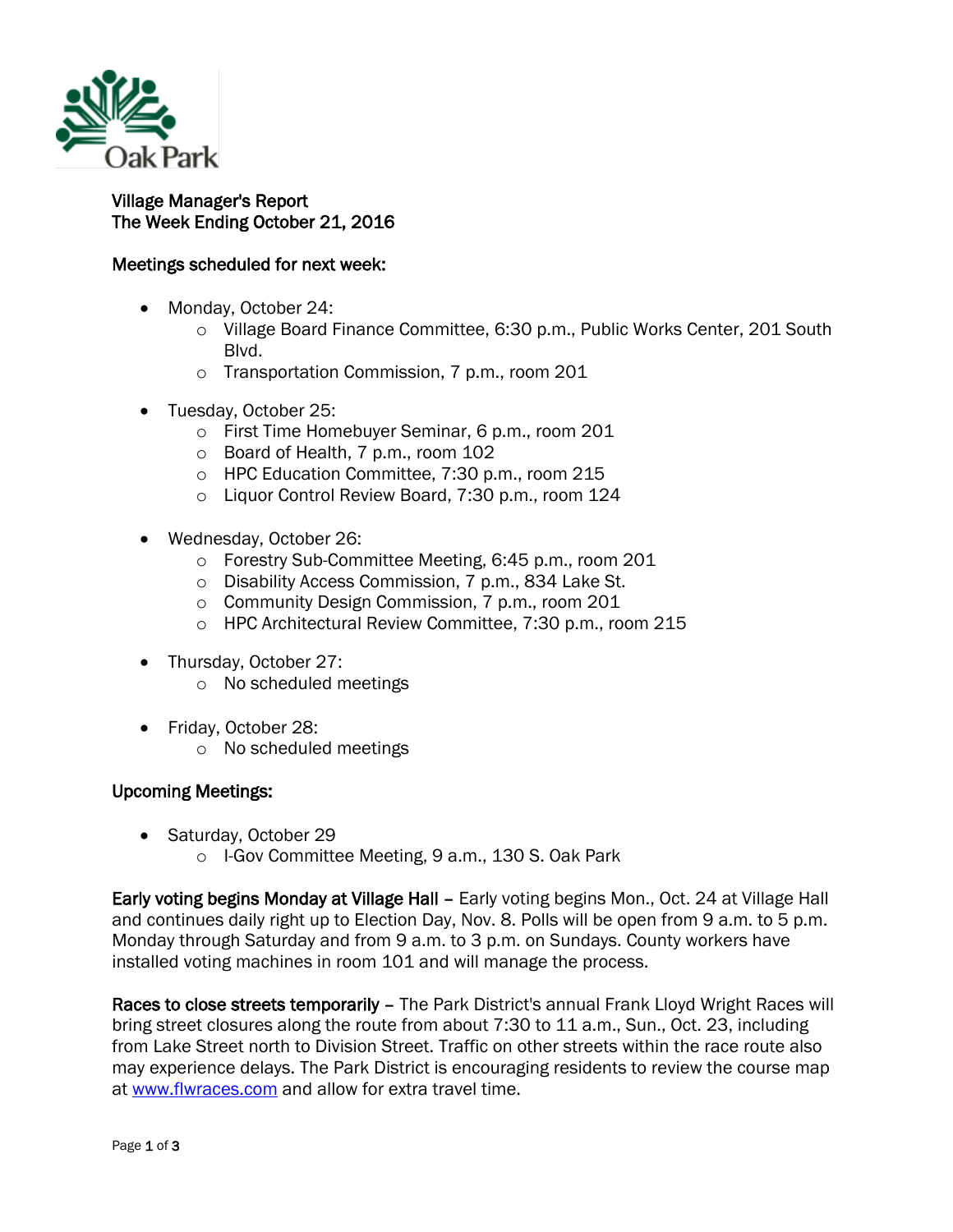Downtown Construction Updates – The alley reconstruction, just north of Westgate Street and west of Marion Street, began this week with a small stretch of sewer replacement. Removal of the old pavement will begin by next week. Irrigation piping and granite-curb were installed for the new outdoor dining area on South Boulevard west of Marion. Work on the boulevard's streetscape is expected to continue until late November and then be suspended until spring.

Chicago Avenue resurfacing status – Crews were scheduled to begin applying the first layer of asphalt today (Fri., Oct. 21) at the Ridgeland Avenue intersection and between Belleforte and Woodbine avenues. Existing pavement was milled earlier in the week and oil applied to help the new asphalt adhere to the existing surface. Staff is working with the Park District to ensure the work does not interfere with Sunday's Frank Lloyd Wright races, since Chicago Avenue is part of the course. The decision has been made to delay paving the section between Harlem and Belleforte avenues until spring so that planned landscaping and lighting improvements can be done at the same time to minimize the impact on the business.

Village Hall garage repairs – The waterproof membrane was installed on the garage deck roadway along the south side of Village Hall, while the new at-grade concrete continued to cure. The bridge from the parking lot across the construction area to the south entrance continues to provide access for both employees and customers. The Lombard Street entrance also remains open for public access including for persons with disabilities. Maintaining access during early-voting will be a project priority.

Water/sewer main projects – Individual property connections were made to the new sewer main installed on the 500 block of Highland Avenue. Installation of a new water main is set to begin on the 500 block of Highland Avenue and continue north on the 600 block.

Miscellaneous construction projects – The signal pole was scheduled to be installed this week on the [new high-tech pedestrian crossing signal at Chicago and Harvey avenues.](http://www.oak-park.us/newsletters/september-2016/construction-update) Concrete was poured this week for the new bicycle parking facilities under construction on Harrison Street at East Avenue, while landscaping began at the facilities at North Boulevard and Forest Avenue, and Oak Park Avenue and Garfield Street. The season's final round of local resurfacing projects continued this week with curbs and sidewalks replaced on Harrison Street between East and Ridgeland avenues, and on Wisconsin Avenue south of Madison Street. Streets paved this week include Harrison Street between East and Ridgeland avenues, Wisconsin Avenue south of Madison Street, North Boulevard east of Euclid Avenue, and Forest Avenue just north of Chicago Avenue. Pavement marking and parkway restoration began this week at various locations where paving projects have been completed.

Public Works Activities – Street Division crews repaired pavement where utility repairs had been made at 1100 S. Grove Ave., 1000 Hayes Ave., 709 Clinton Ave., 1115 N. Harvey Ave. and 930 Chicago Ave. Streets crews also worked with Forestry Division personnel to remove parkway tree debris caused by the high winds this week. Water & Sewer Division crews repaired a broken valve nut at North and East avenues, a sink hole at Austin Boulevard and Division Street, and a fire hydrant at Division Street and Taylor Avenue. Building Maintenance Division staff is closely monitoring the new boilers at Village Hall as the weather cools and the need for heat increases.